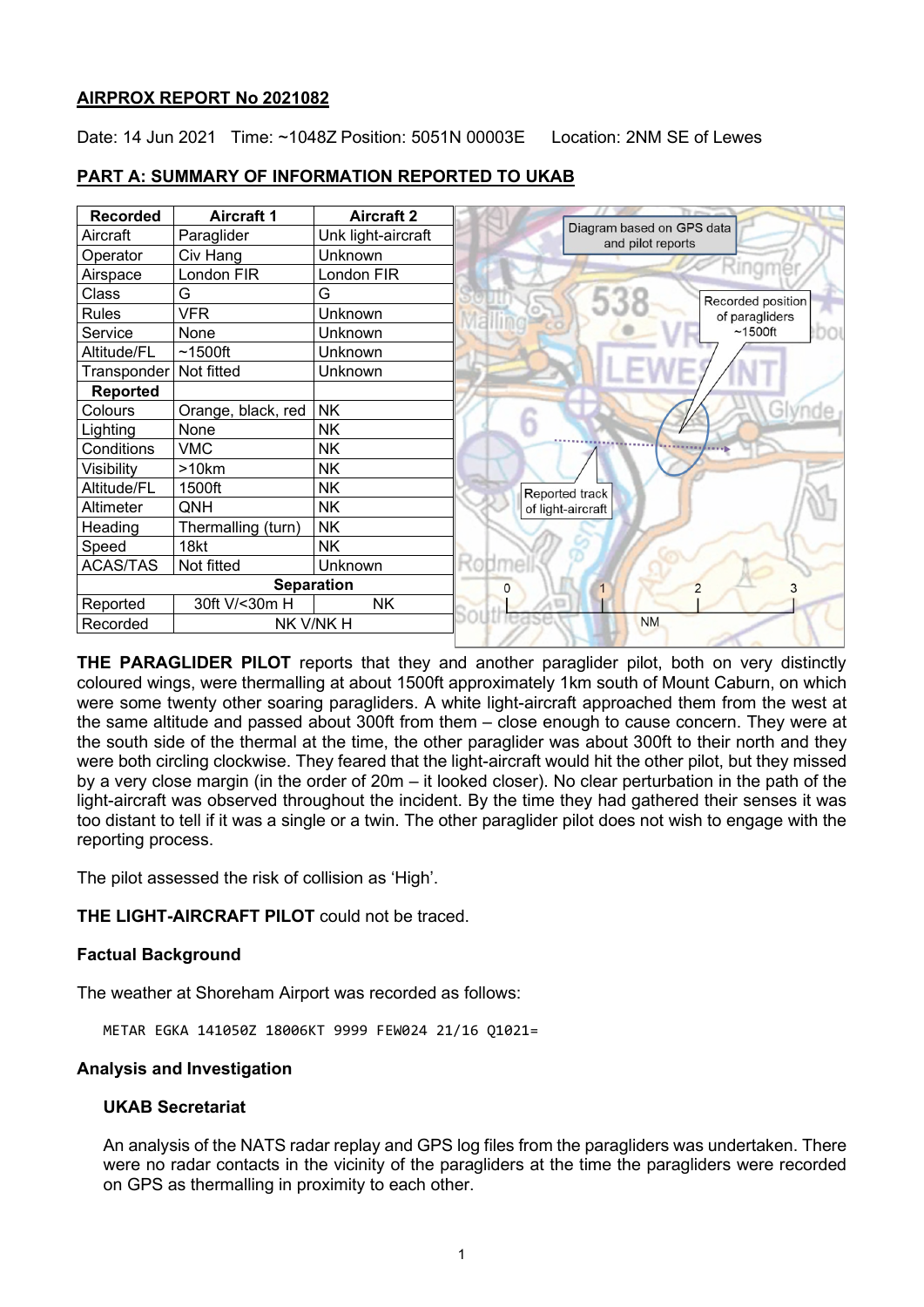The paraglider and untraced light-aircraft pilots shared an equal responsibility for collision avoidance and not to operate in such proximity to other aircraft as to create a collision hazard. $^{\text{\tiny{\text{1}}}}$  $^{\text{\tiny{\text{1}}}}$  $^{\text{\tiny{\text{1}}}}$ 

## **Comments**

## **BHPA**

The BHPA is relieved to hear that all the pilots flying that day in the Mount Caburn area remained safe and that the reporting pilot was being vigilant and keeping a good lookout. Unfortunately, without feedback from the light aircraft pilot, we can only speculate why they approached on a steady course, a group of 20+ brightly coloured canopies flying in an area which is a popular and wellknown paraglider flying site. We think it is only through good-luck and fortune that this incident didn't have a more serious outcome. The BHPA will be inserting a reminder in SkyWings magazine on the continuing need for paraglider and hang-glider pilots to keep a good look-out for all other aircraft at all times, especially given that the limited speed and manoeuvrability of our aircraft precludes any substantial evasive action.

## **Summary**

An Airprox was reported when a paraglider and an untraced light-aircraft flew into proximity 2NM SE of Lewes at around 1048Z on Monday 14<sup>th</sup> June 2021. The paraglider pilot was operating under VFR in VMC and not in receipt of an ATS; the light-aircraft pilot could not be traced.

# **PART B: SUMMARY OF THE BOARD'S DISCUSSIONS**

Information available consisted of a report from one of the paraglider pilots, radar photographs/video recordings and GPS log files from the 2 paraglider pilots involved. Relevant contributory factors mentioned during the Board's discussions are highlighted within the text in bold, with the numbers referring to the Contributory Factors table displayed in Part C.

The Board first heard from the BHPA pilot member that, on the day of the Airprox, there were light winds which had been ideal conditions for local soaring. They went on to say that Mount Caburn is a very well-used site for low hours pilots and is also used by a local paragliding school. The Board was disappointed that one of the paraglider pilots involved in the Airprox had chosen not to participate in the reporting process and so, since the vast majority of paraglider pilots in the UK are members of the BHPA, the BHPA pilot member offered to publicise through BHPA publications the importance of reporting so that others may learn from incidents such as this. Furthermore, they would re-iterate to the BHPA membership that the sole intention of the UK Airprox Board is to enhance Flight Safety and not to find fault with any individual's actions.

A controller member noted that this Airprox had taken place in close proximity to the Lewes VRP and that this perhaps had increased the likelihood of a conflict occurring. There then followed a discussion on the use of VRPs and a GA pilot member noted that, when VRPs were introduced, pilots had been encouraged to overfly these points. Whilst not germane to this incident, the Board noted that the advice to overfly VRPs had since changed to flying around them, and the Board wished to highlight to pilots the entry on page 37 of the Skyway Code, which states:

Traffic tends to congregate around prominent visual landmarks, Visual Reference Points (VRPs) or navigation beacons creating a collision hazard. Planning to fly around them can reduce the risk, although watch out for nearby airspace.<sup>[2](#page-1-1)</sup>

Turning to the Airprox itself, the Board's understanding of the circumstances surrounding the incident was hampered by the inability to trace the light aircraft. Some members wondered if, from the description provided by the paraglider pilot, it could have been a glider that had been involved, but the BHPA member informed the Board that it would have been likely that the paraglider pilot would have

<span id="page-1-0"></span><sup>1</sup> (UK) SERA.3205 Proximity.

<span id="page-1-1"></span><sup>2</sup> <https://publicapps.caa.co.uk/docs/33/CAP1535S%20Skyway%20Code%20Version%203.pdf>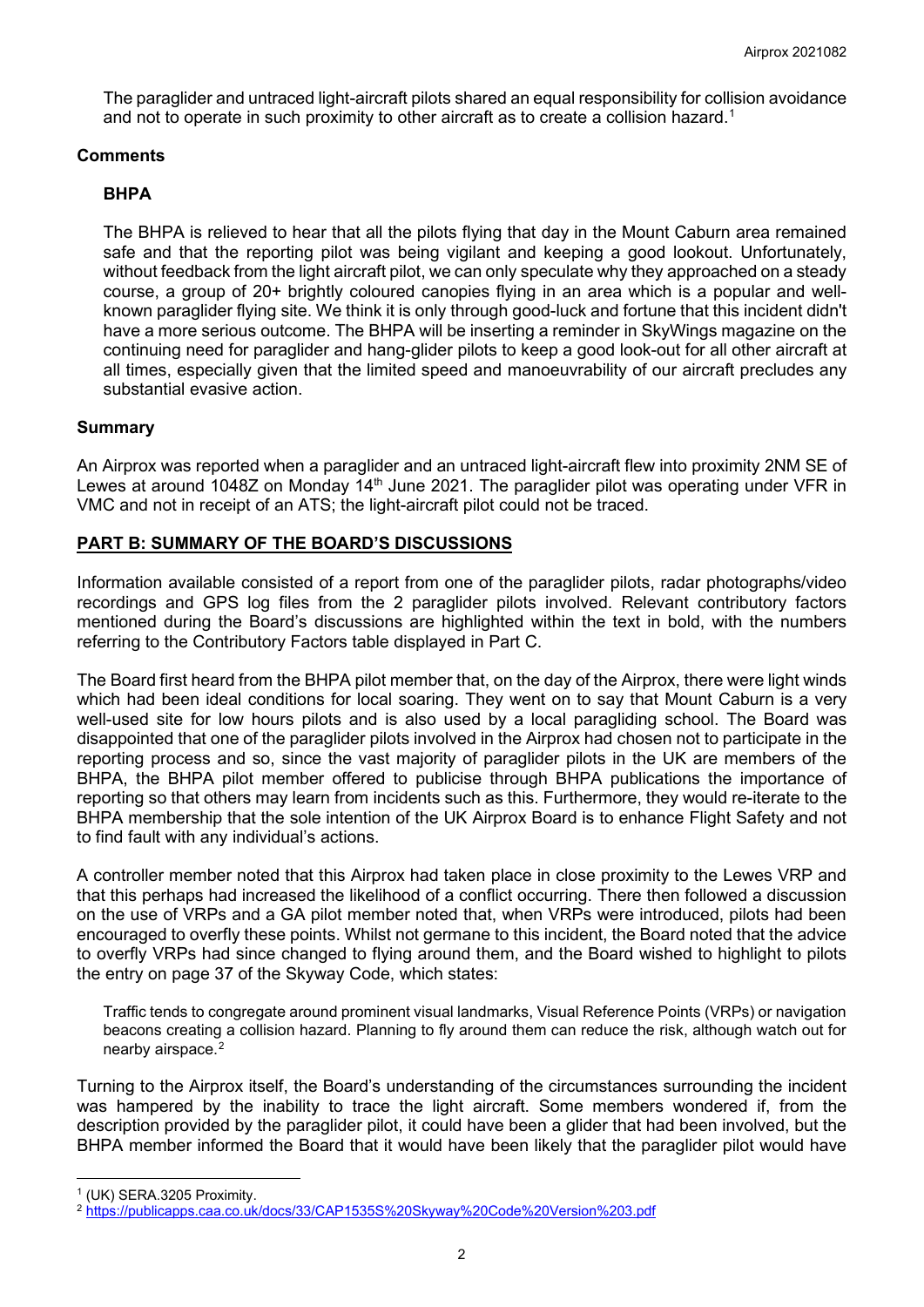heard the aircraft approaching and therefore it was extremely unlikely that the paraglider pilot would have mistaken whether or not the aircraft in question had been powered or not. The Board therefore could only assess the Safety Barrier performance from the perspective of the paraglider pilot and concluded that the paraglider pilot had not had any situational awareness of the approaching aircraft until they had seen it (**CF1**) and that their sighting of it had been at such a point as it had been too late for the paraglider pilot to take any action to increase separation between themselves and the light aircraft (**CF2**).

Turning to the risk involved in this Airprox, the lack of recorded information from radar or GPS sources meant that the Board could not independently verify the paraglider pilot's estimation of separation. Some members felt that this lack of data that could support the paraglider pilot's estimate was such that the Board had no choice but to assign a Risk Category D (insufficient information to determine the risk involved) to this Airprox, whilst others argued that this may suggest that the Board did not consider the paragliders pilot's report to be sufficiently accurate. Members noted that it was unusual to base the risk purely on a single pilot's account and again lamented the lack of report from the other paraglider pilot. However, after further discussion, the Board agreed that the paraglider pilot's report was sufficient for members to reach a categorisation of risk and, by a majority, assigned a Risk Category A (serious risk of collision, providence played a major part in events) (**CF3**) to this Airprox.

## **PART C: ASSESSMENT OF CONTRIBUTORY FACTORS AND RISK**

### Contributory Factors:

|     | 2021082                                                        |                                               |                                                                                                                             |                                                                      |  |  |
|-----|----------------------------------------------------------------|-----------------------------------------------|-----------------------------------------------------------------------------------------------------------------------------|----------------------------------------------------------------------|--|--|
| CF. | <b>Factor</b>                                                  | <b>Description</b>                            | <b>ECCAIRS Amplification</b>                                                                                                | <b>UKAB Amplification</b>                                            |  |  |
|     | <b>Flight Elements</b>                                         |                                               |                                                                                                                             |                                                                      |  |  |
|     | • Situational Awareness of the Conflicting Aircraft and Action |                                               |                                                                                                                             |                                                                      |  |  |
|     | Contextual                                                     | • Situational Awareness<br>and Sensory Events | Events involving a flight crew's awareness<br>and perception of situations                                                  | Pilot had no, late or only generic,<br><b>Situational Awareness</b>  |  |  |
|     | • See and Avoid                                                |                                               |                                                                                                                             |                                                                      |  |  |
|     | <b>Human Factors</b>                                           | • Monitoring of Other<br>Aircraft             | Events involving flight crew not fully<br>monitoring another aircraft                                                       | Non-sighting or effectively a non-<br>sighting by one or both pilots |  |  |
|     | • Outcome Events                                               |                                               |                                                                                                                             |                                                                      |  |  |
| 3   | Contextual                                                     | • Near Airborne Collision<br>with Aircraft    | An event involving a near collision by an<br>aircraft with an aircraft, balloon, dirigible<br>or other piloted air vehicles |                                                                      |  |  |

#### Degree of Risk: A

### Safety Barrier Assessment<sup>[3](#page-2-0)</sup>

In assessing the effectiveness of the safety barriers associated with this incident, the Board concluded that the key factors had been that:

### **Flight Elements:**

**Situational Awareness of the Conflicting Aircraft and Action** were assessed as **ineffective** because the paraglider pilot had no prior warning of the approaching untraced light-aircraft.

**See and Avoid** were assessed as **ineffective** because the paraglider pilot did not see the approaching light-aircraft in sufficient time to materially affect the separation.

<span id="page-2-0"></span><sup>&</sup>lt;sup>3</sup> The UK Airprox Board scheme for assessing the Availability, Functionality and Effectiveness of safety barriers can be found on the [UKAB Website.](http://www.airproxboard.org.uk/Learn-more/Airprox-Barrier-Assessment/)